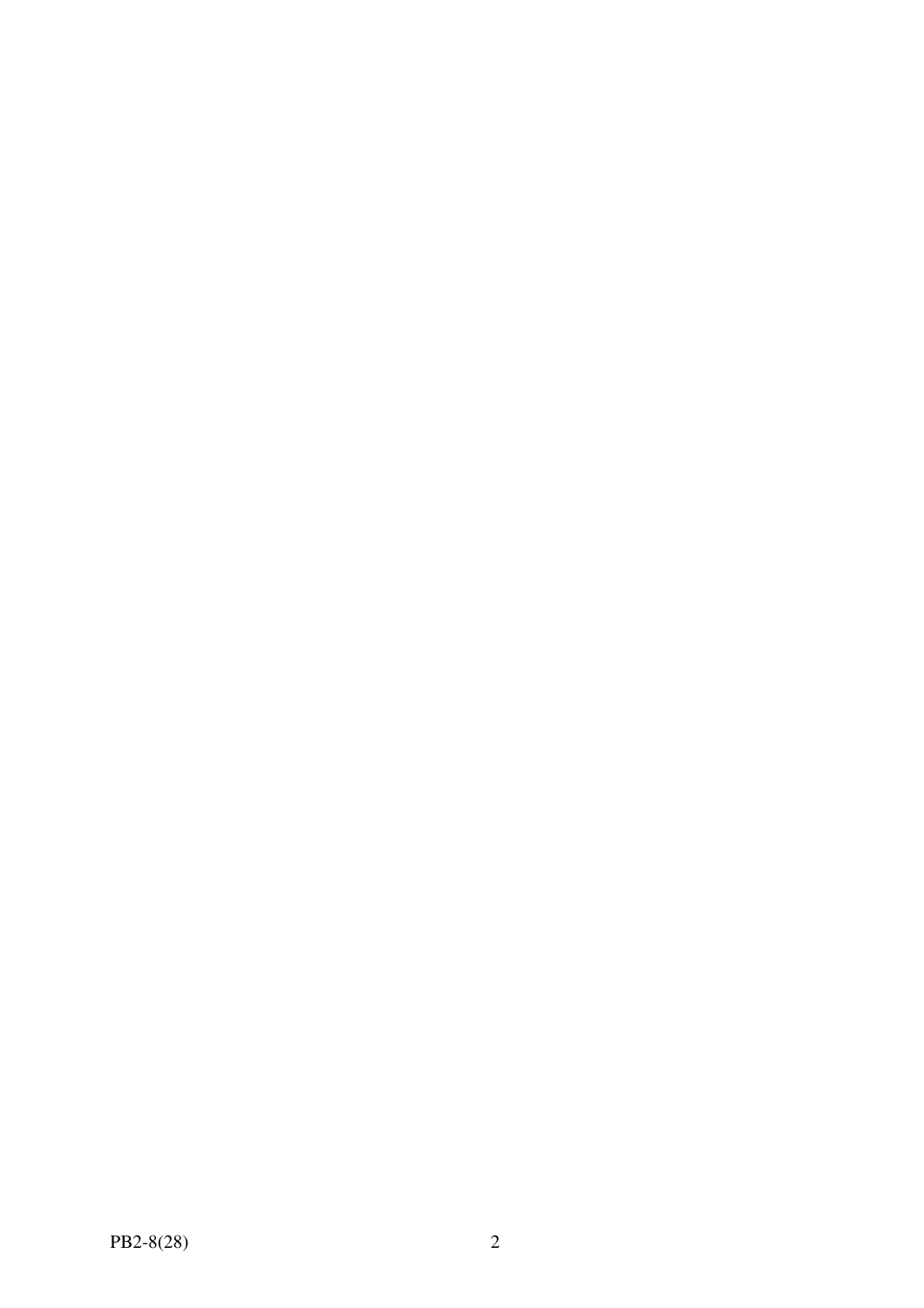## **FLDWARN for the Bulloo River**

## **1 December 2010 to 31 January 2011**

```
 TO::BOM624 
IDQ20855 
Australian Government Bureau of Meteorology 
Queensland 
FLOOD WARNING FOR THE BULLOO RIVER 
Issued at 9:39 AM on Wednesday the 1st of December 2010 
by the Bureau of Meteorology, Brisbane.
Moderate flooding is easing in the Bulloo River between Quilpie and South 
Comongin. River levels are expected to continue falling into the weekend. 
Minor flood levels in the lower Bulloo River at Autumnvale are forecast to 
continue rising throughout this week with a moderate flood peak of around 6.4 
metres expected during the weekend. Downstream at Thargomindah, moderate flood 
levels of around 5 metres should be expected into next week. 
Next Issue: 
The next warning will be issued at about 10am Thursday. 
Latest River Heights:
Bulloo R at Quilpie 4.71m falling slowly 06:30 AM WED 01/12/10 
Bulloo R at Quilpie * 4.68m falling 08:20 AM WED 01/12/10Bulloo R at South Comongin 3.80m falling slowly 09:00 AM WED 01/12/10 
Bulloo R at Autumnvale * 4.67m steady 08:00 AM WED 01/12/10
Bulloo R at Thargomindah 3.97m falling slowly 06:00 AM WED 01/12/10 
* from automatic station 
Warnings and River Height Bulletins are available at 
http://www.bom.gov.au/qld/flood/ . Flood Warnings are also available on 
telephone 1300 659 219 at a low call cost of 27.5 cents, more from mobile, 
public and satellite phones.
  TO::BOM624 
IDQ20855 
Australian Government Bureau of Meteorology 
Queensland
```
FLOOD WARNING FOR THE BULLOO RIVER Issued at 10:24 AM on Thursday the 2nd of December 2010 by the Bureau of Meteorology, Brisbane.

Moderate and minor flooding continues to ease along the Bulloo River between Quilpie and South Comongin. River levels are expected to continue falling going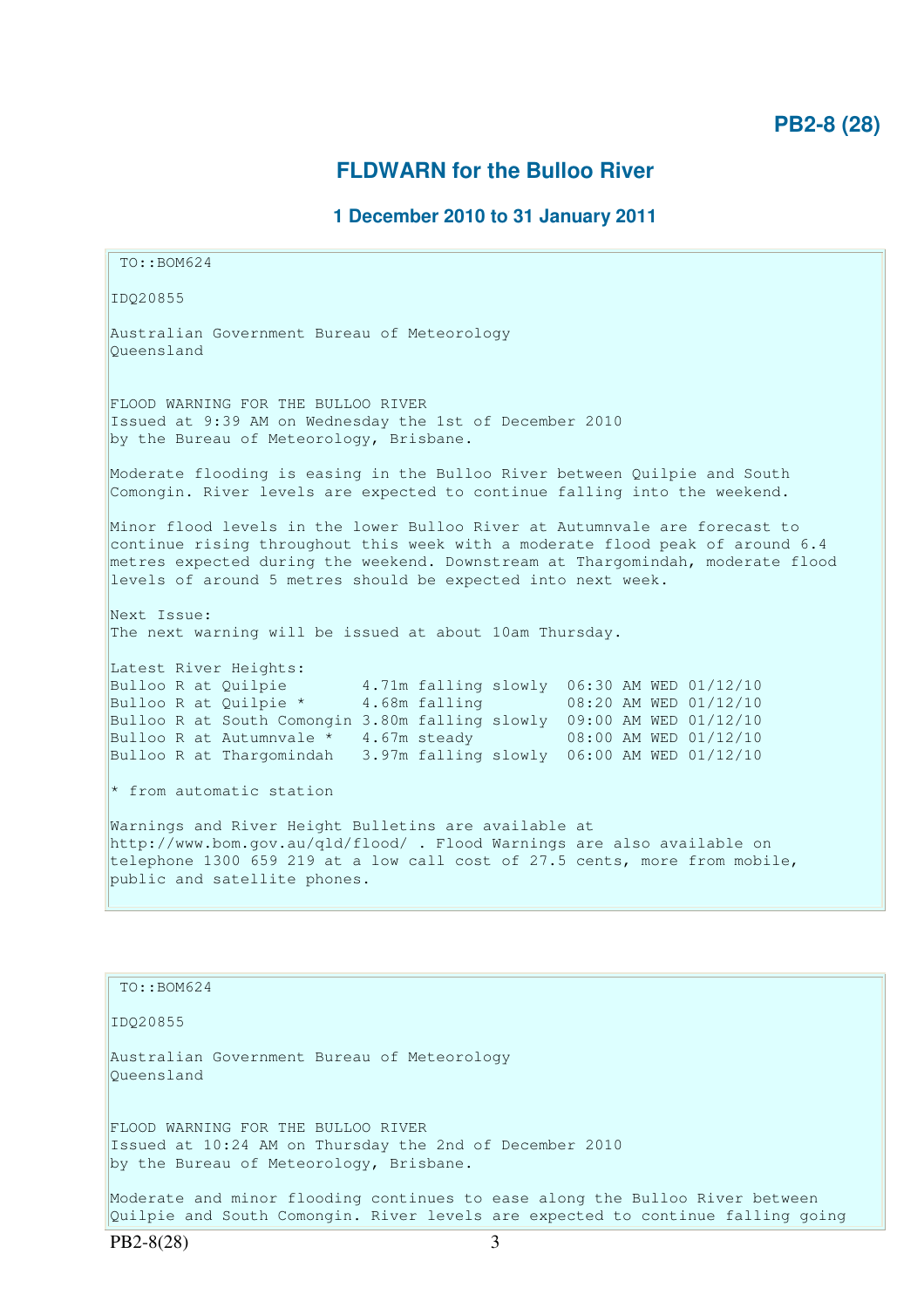into the weekend.

Minor flooding continues a slow rise on the lower Bulloo River at Autumnvale, with river levels forecast to continue rising throughout this week and reach a moderate flood peak of around 6.4 metres during the weekend. Downstream at Thargomindah, moderate flood levels to around 5 metres should be expected into next week.

Weather Forecast: Mostly fine, only isolated showers and possible late thunderstorms east of about Windorah.

Next Issue: The next warning will be issued at about 10am Friday.

Latest River Heights: Bulloo R at Quilpie 4.55m falling slowly 02:30 PM WED 01/12/10 Bulloo R at Quilpie \*  $4.18m$  falling 08:10 AM THU 02/12/10 Bulloo R at South Comongin 3.8m falling slowly 09:00 AM THU 02/12/10 Bulloo R at Autumnvale \* 4.87m rising 08:00 AM THU 02/12/10 Bulloo R at Thargomindah 3.86m falling slowly 06:00 AM THU 02/12/10

\* automatic station.

Warnings and River Height Bulletins are available at http://www.bom.gov.au/qld/flood/ . Flood Warnings are also available on telephone 1300 659 219 at a low call cost of 27.5 cents, more from mobile, public and satellite phones.

 TO::BOM624 IDQ20855 Australian Government Bureau of Meteorology Queensland FLOOD WARNING FOR THE BULLOO RIVER Issued at 9:52 AM on Friday the 3rd of December 2010 by the Bureau of Meteorology, Brisbane. Minor flooding continues to ease along the Bulloo River between Quilpie and South Comongin. River levels are expected to continue falling into the weekend. Minor flooding continues to rise on the lower Bulloo River at Autumnvale, with river levels forecast to continue rising throughout this week and reach a moderate flood peak of around 6.4 metres during the weekend. Downstream at Thargomindah, moderate flood levels to around 5 metres should be expected into next week. Weather Forecast: Isolated showers and thunderstorms east of about Ballera. Next Issue: The next warning will be issued at about 10am Saturday.

```
Latest River Heights:
```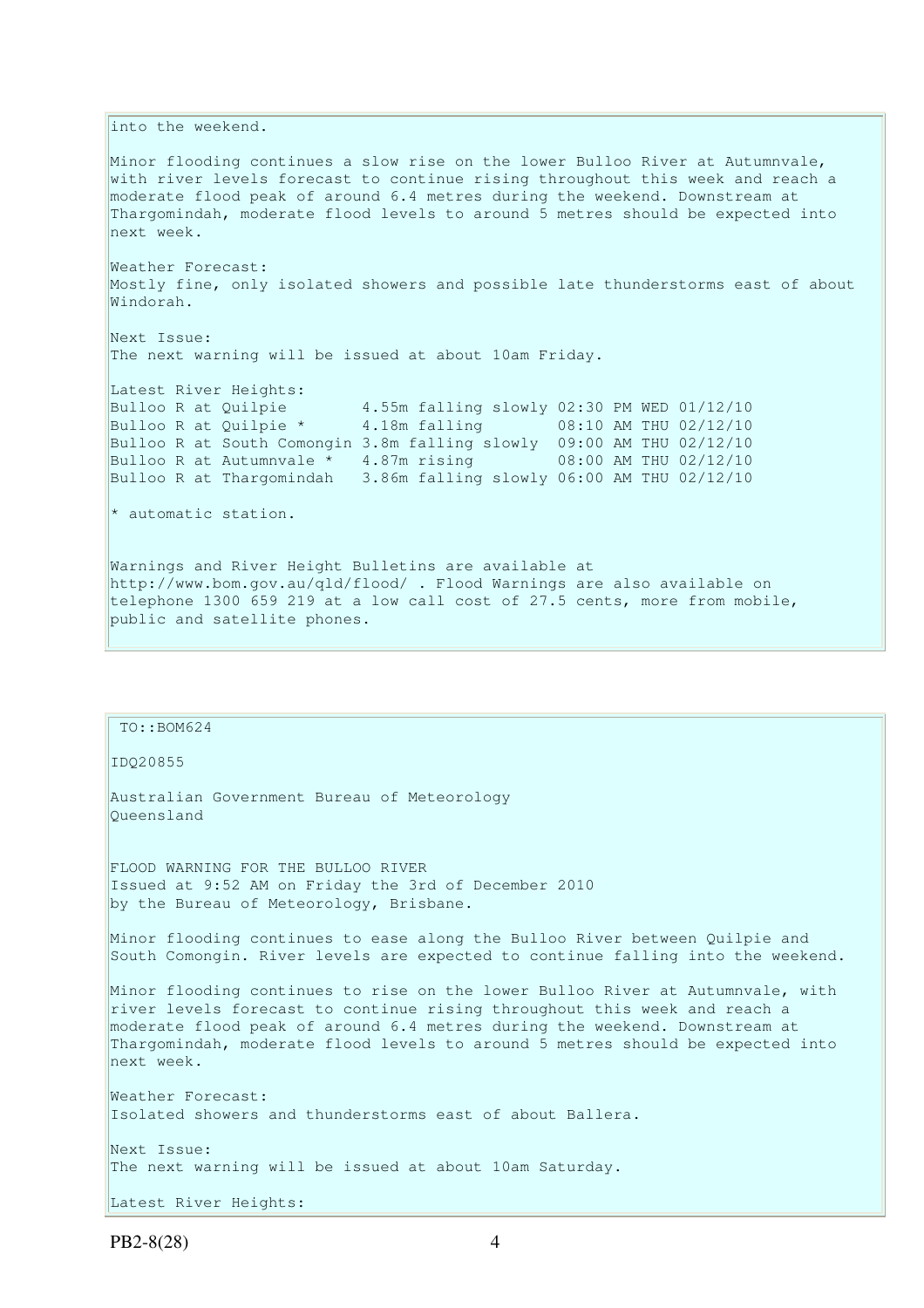Bulloo R at Quilpie 2.97m falling 08:30 AM FRI 03/12/10 Bulloo R at Quilpie \* 3.08m falling 08:20 AM FRI 03/12/10 Bulloo R at South Comongin 3.2m falling fast 08:00 AM FRI 03/12/10 Bulloo R at Autumnvale \* 5.15m rising 08:00 AM FRI 03/12/10 Bulloo R at Thargomindah 3.92m rising slowly 06:00 AM FRI 03/12/10  $*$  from automatic station Warnings and River Height Bulletins are available at http://www.bom.gov.au/qld/flood/ . Flood Warnings are also available on telephone 1300 659 219 at a low call cost of 27.5 cents, more from mobile, public and satellite phones.

 TO::BOM624 IDQ20855 Australian Government Bureau of Meteorology Queensland FLOOD WARNING FOR THE BULLOO RIVER Issued at 9:40 AM on Saturday the 4th of December 2010 by the Bureau of Meteorology, Brisbane. Minor flood levels continue to rise between Autumnvale and Thargomindah with moderate flood levels are likely during the weekend. Bulloo River levels at Thargomindah are expected to reach around 5 metres during the next few days and remain high throughout next week. Next Issue: The next warning will be issued at about 10am Sunday. Latest River Heights: Bulloo R at Quilpie  $*$  2.62m steady 08:10 AM SAT 04/12/10 Bulloo R at South Comongin 2.40m falling 09:00 AM SAT 04/12/10 Bulloo R at Autumnvale \* 5.39m steady 08:00 AM SAT 04/12/10 Bulloo R at Thargomindah 4.28m rising slowly 06:00 AM SAT 04/12/10  $*$  from automatic station Warnings and River Height Bulletins are available at http://www.bom.gov.au/qld/flood/ . Flood Warnings are also available on telephone 1300 659 219 at a low call cost of 27.5 cents, more from mobile, public and satellite phones.

## TO::BOM624

#### IDQ20855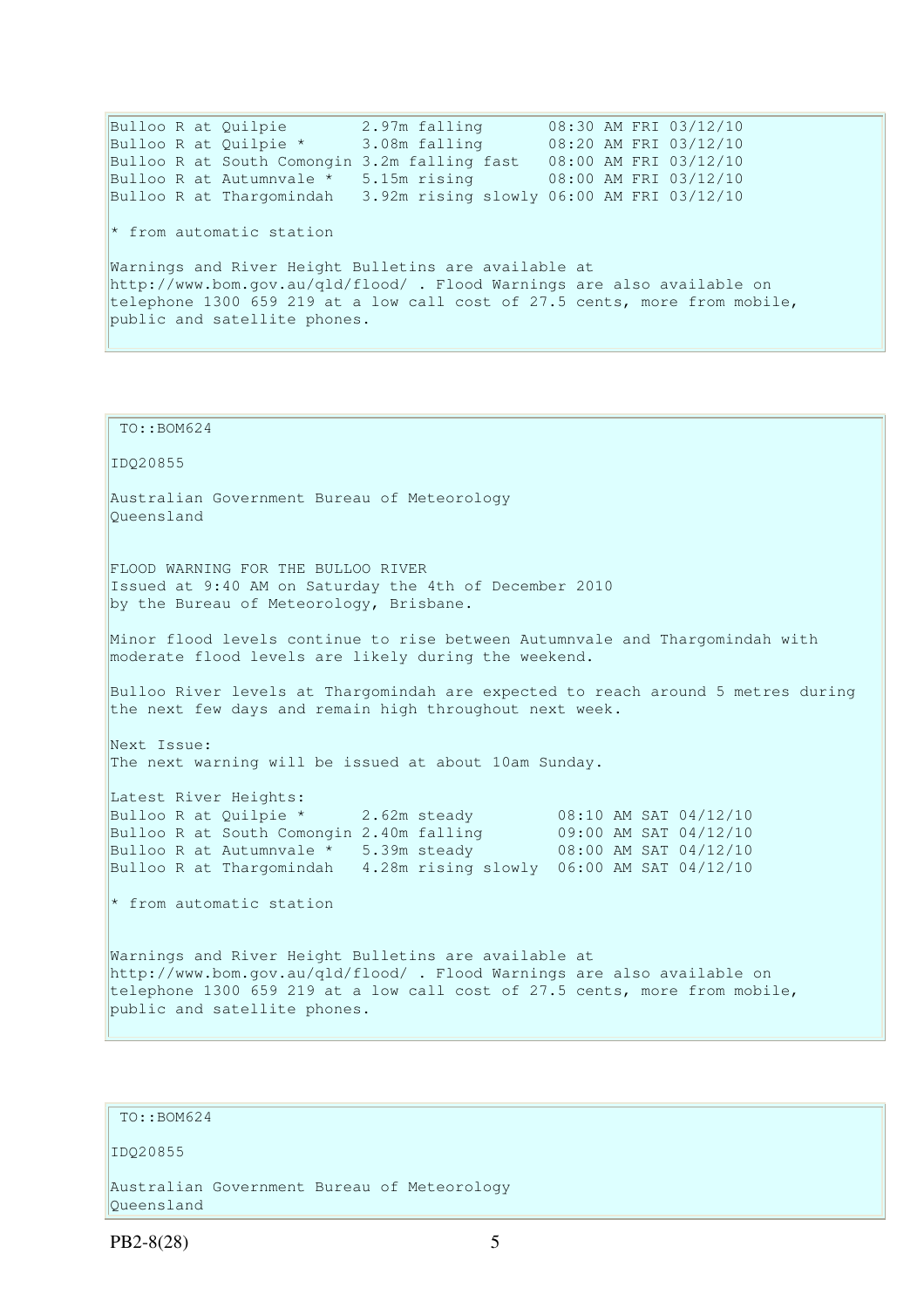FLOOD WARNING FOR THE BULLOO RIVER Issued at 9:04 AM on Sunday the 5th of December 2010 by the Bureau of Meteorology, Brisbane. Moderate flooding continues a slow rise at Autumnvale. Minor flooding continues rising slowly downstream at Thargomindah with moderate flood levels expected during the next 24 to 36 hours. Bulloo River levels at Thargomindah are expected to reach around 5 metres during the next few days and remain high throughout next week. Next Issue: The next warning will be issued at about 10am Monday. Latest River Heights: Bulloo R at Quilpie \* 2.65m falling 08:00 AM SUN 05/12/10 Bulloo R at South Comongin 2m falling slowly 06:00 AM SUN 05/12/10 Bulloo R at Autumnvale \* 5.61m steady 08:00 AM SUN 05/12/10 Bulloo R at Thargomindah 4.4m rising slowly 06:00 AM SUN 05/12/10 \* denotes automatic station. Warnings and River Height Bulletins are available at http://www.bom.gov.au/qld/flood/ . Flood Warnings are also available on telephone 1300 659 219 at a low call cost of 27.5 cents, more from mobile, public and satellite phones.

 TO::BOM624 IDQ20855 Australian Government Bureau of Meteorology Queensland FLOOD WARNING FOR THE BULLOO RIVER Issued at 8:39 AM on Monday the 6th of December 2010 by the Bureau of Meteorology, Brisbane. Moderate flood levels continue to rise in the Bulloo River between Autumnvale and Thargomindah. Bulloo River levels at Thargomindah are expected to reach around 5 metres during the next few days and remain high during this week. Next Issue: The next warning will be issued at about 10am Tuesday. Latest River Heights: Bulloo R at Quilpie  $*$  2.14m steady 06:00 AM MON 06/12/10 Bulloo R at Autumnvale  $*$  5.85m steady 05:00 AM MON 06/12/10 Bulloo R at Thargomindah 4.50m rising slowly 06:00 AM MON 06/12/10 \* from automatic station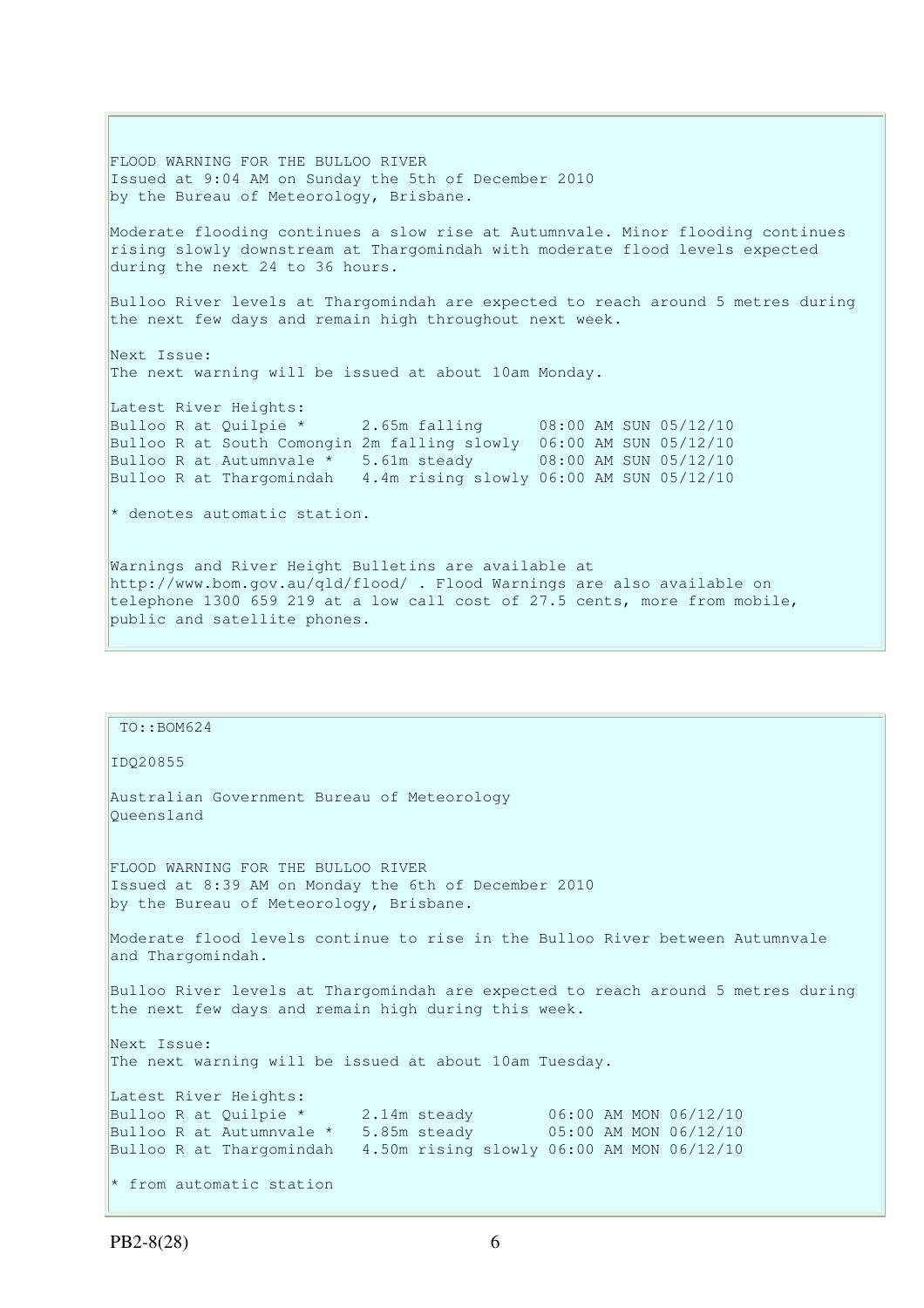Warnings and River Height Bulletins are available at http://www.bom.gov.au/qld/flood/ . Flood Warnings are also available on telephone 1300 659 219 at a low call cost of 27.5 cents, more from mobile, public and satellite phones.

```
 TO::BOM624 
IDQ20855 
Australian Government Bureau of Meteorology 
Queensland 
FLOOD WARNING FOR THE BULLOO RIVER 
Issued at 9:26 AM on Tuesday the 7th of December 2010 
by the Bureau of Meteorology, Brisbane.
Moderate flood levels continue to rise in the Bulloo River between Autumnvale 
and Thargomindah, with renewed rises occurring upstream at Quilpie. 
Moderate flooding continues to rise slowly at Autumnvale and at Thargomindah. At 
6am Tuesday the river level at Thargomindah was about 0.54 metres above the 
level of the Bulloo River bridge. 
River levels at Thargomindah are expected to reach around 5 metres during the 
next few days and remain high during this week. 
Next Issue: 
The next warning will be issued at about 10am Wednesday. 
Latest River Heights:
Bulloo R at Quilpie * 2.34m rising 08:00 AM TUE 07/12/10
Bulloo R at Autumnvale * 6.03m steady 08:00 AM TUE 07/12/10
Bulloo R at Thargomindah 4.64m rising slowly 06:00 AM TUE 07/12/10 
* denotes automatic station. 
Warnings and River Height Bulletins are available at 
http://www.bom.gov.au/qld/flood/ . Flood Warnings are also available on 
telephone 1300 659 219 at a low call cost of 27.5 cents, more from mobile, 
public and satellite phones.
```

```
 TO::BOM624
```
IDQ20855

Australian Government Bureau of Meteorology Queensland

FLOOD WARNING FOR THE BULLOO RIVER Issued at 10:15 AM on Wednesday the 8th of December 2010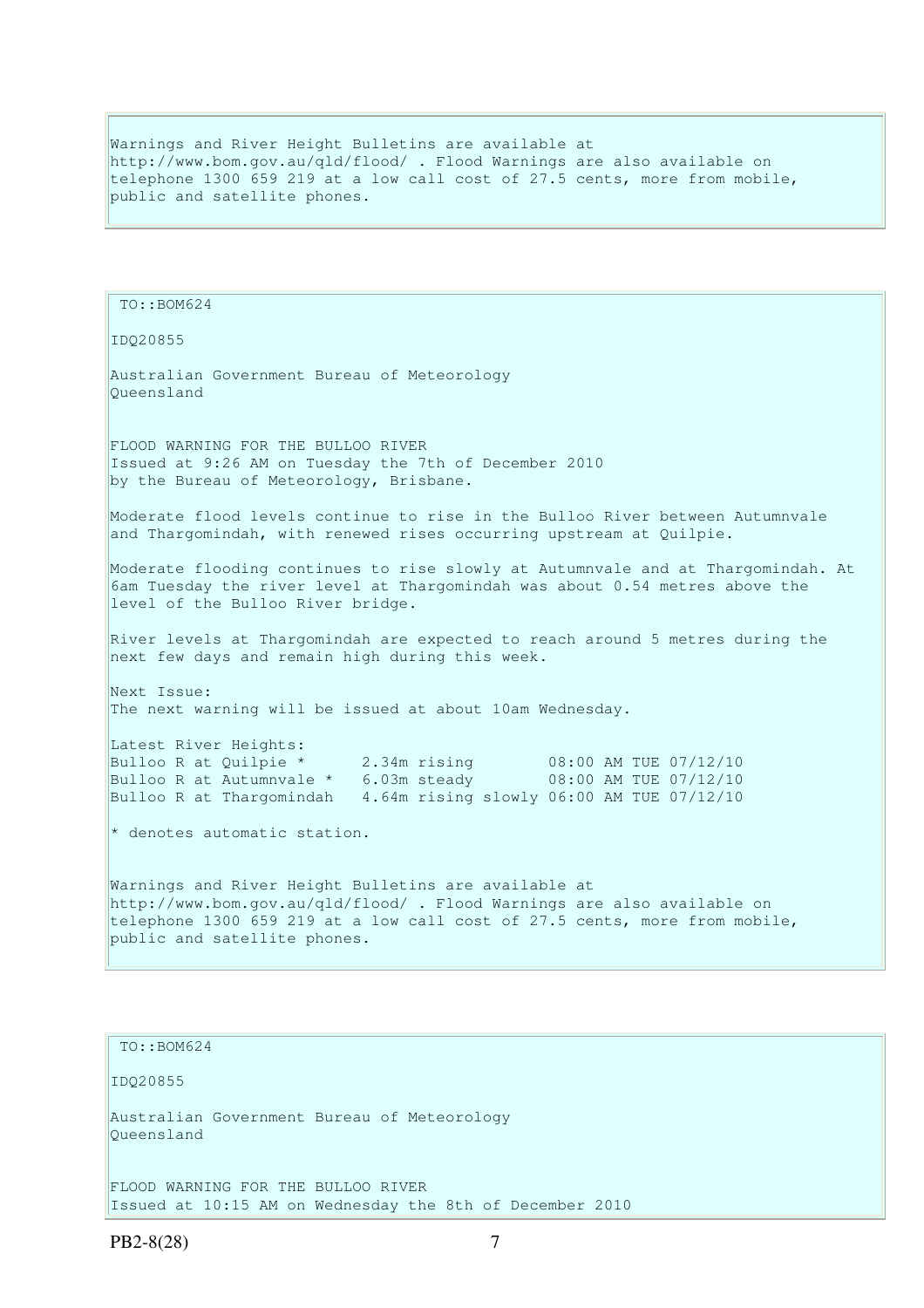by the Bureau of Meteorology, Brisbane. Heavy rainfall in excess of 120mm has been recorded in the upper Bulloo River at Listowel Downs in the 24 hours to 9am Wednesday. This heavy rainfall is expected to produced river level rises downstream to Quilpie during the next few days. Moderate flood levels continue between Autumnvale and Thargomindah. River level rises are being recorded at in the Bullo River at Quilpie. At 8am Wednesday the river level at Quilpie was 2.66 metres and rising. Minor flood levels are likely at Quilpie during the next 24 hours with further rises possible. Moderate flood levels are approaching a peak at Autumnvale and are slowly rising downstream at Thargomindah. At 6am Wednesday the river level at Thargomindah was about 0.7 metres above the level of the Bulloo River bridge. River levels at Thargomindah are expected to reach around 5 metres during the by the weekend and remain at moderate flood levels during the weekend. Renewed rises are expected into next week as upstream floodwaters arrive. Weather Forecast: Scattered showers and thunderstorms. Next Issue: The next warning will be issued at about 10am Thursday. Latest River Heights: Bulloo R at Quilpie 2.64m rising 06:30 AM WED 08/12/10 Bulloo R at Quilpie \* 2.66m rising 08:00 AM WED 08/12/10 Bulloo R at South Comongin 1.00m falling 09:00 AM WED 08/12/10 Bulloo R at Autumnvale \* 6.01m steady 08:00 AM WED 08/12/10 Bulloo R at Thargomindah 4.8m rising slowly 06:00 AM WED 08/12/10  $*$  from automatic station Warnings and River Height Bulletins are available at

http://www.bom.gov.au/qld/flood/ . Flood Warnings are also available on telephone 1300 659 219 at a low call cost of 27.5 cents, more from mobile, public and satellite phones.

 TO::BOM624 IDQ20855 Australian Government Bureau of Meteorology Queensland FLOOD WARNING FOR THE BULLOO RIVER Issued at 9:29 AM on Thursday the 9th of December 2010 by the Bureau of Meteorology, Brisbane. Recent rainfall is expected to produced river level rises downstream to Quilpie during the next few days. Moderate flood levels continue between Autumnvale and Thargomindah.

River level rises are likely in the Bullo River at Quilpie during the next few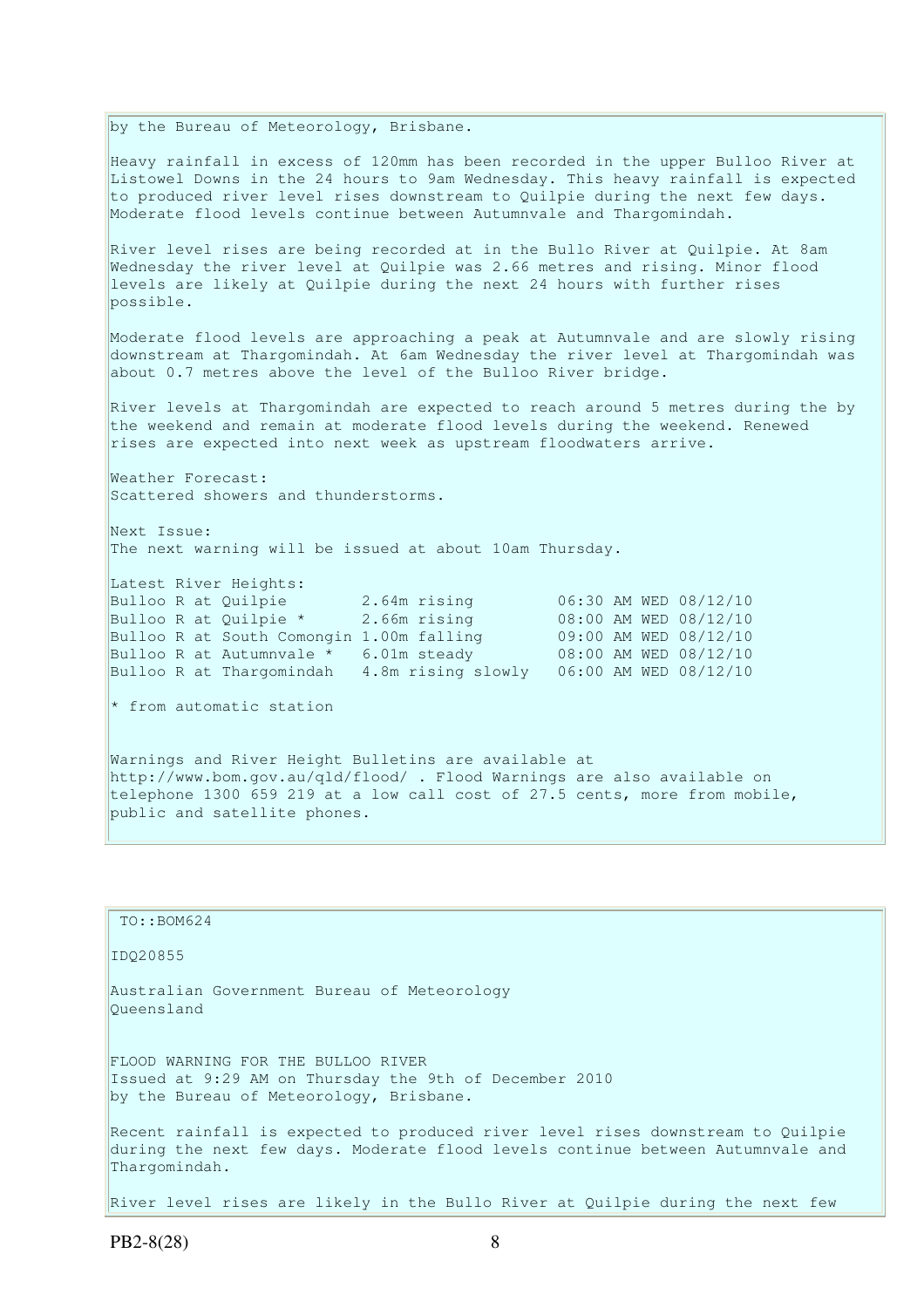days following recent rainfall. At 8:20am Thursday the Bulloo River level at Quilpie was 2.32 metres and falling. Moderate flood levels have peaked at Autumnvale and are slowly rising downstream at Thargomindah. At 9am Thursday the river level at Thargomindah was about 0.78 metres above the level of the Bulloo River bridge. River levels at Thargomindah are expected to peak around 5 metres during Thursday before easing throughout the weekend. Renewed rises are expected next week as upstream floodwaters arrive. Predicted River Heights/Flows: Bulloo River at: Thargomindah Peak around 5 metres during Thursday. Weather Forecast: Scattered showers and thunderstorms, increasing to rain areas later in the day with moderate to heavy falls developing. Next Issue: The next warning will be issued at about 10am Friday. Latest River Heights: Bulloo R at Quilpie \* 2.32m falling 08:20 AM THU 09/12/10 Bulloo R at Autumnvale \*  $5.82$ m falling 08:20 AM THU 09/12/10 Bulloo R at Thargomindah 4.88m rising slowly 09:00 AM THU 09/12/10 \* from automatic station Warnings and River Height Bulletins are available at http://www.bom.gov.au/qld/flood/ . Flood Warnings are also available on telephone 1300 659 219 at a low call cost of 27.5 cents, more from mobile, public and satellite phones.

# TO::BOM624 IDQ20855 Australian Government Bureau of Meteorology Queensland FLOOD WARNING FOR THE BULLOO RIVER Issued at 10:12 AM on Friday the 10th of December 2010 by the Bureau of Meteorology, Brisbane. Recent rainfall is expected to produced river level rises downstream to Quilpie during the next few days. Minor to moderate flood levels continue between Autumnvale and Thargomindah. River level rises are being recorded in the Bulloo River at Adavale causing minor flooding, with rises to continue into the weekend. Some small rises are being recorded in the Bullo River at Quilpie, where at 8am Friday the river level at Quilpie was 2.16 metres and rising. Rises will continue into the weekend.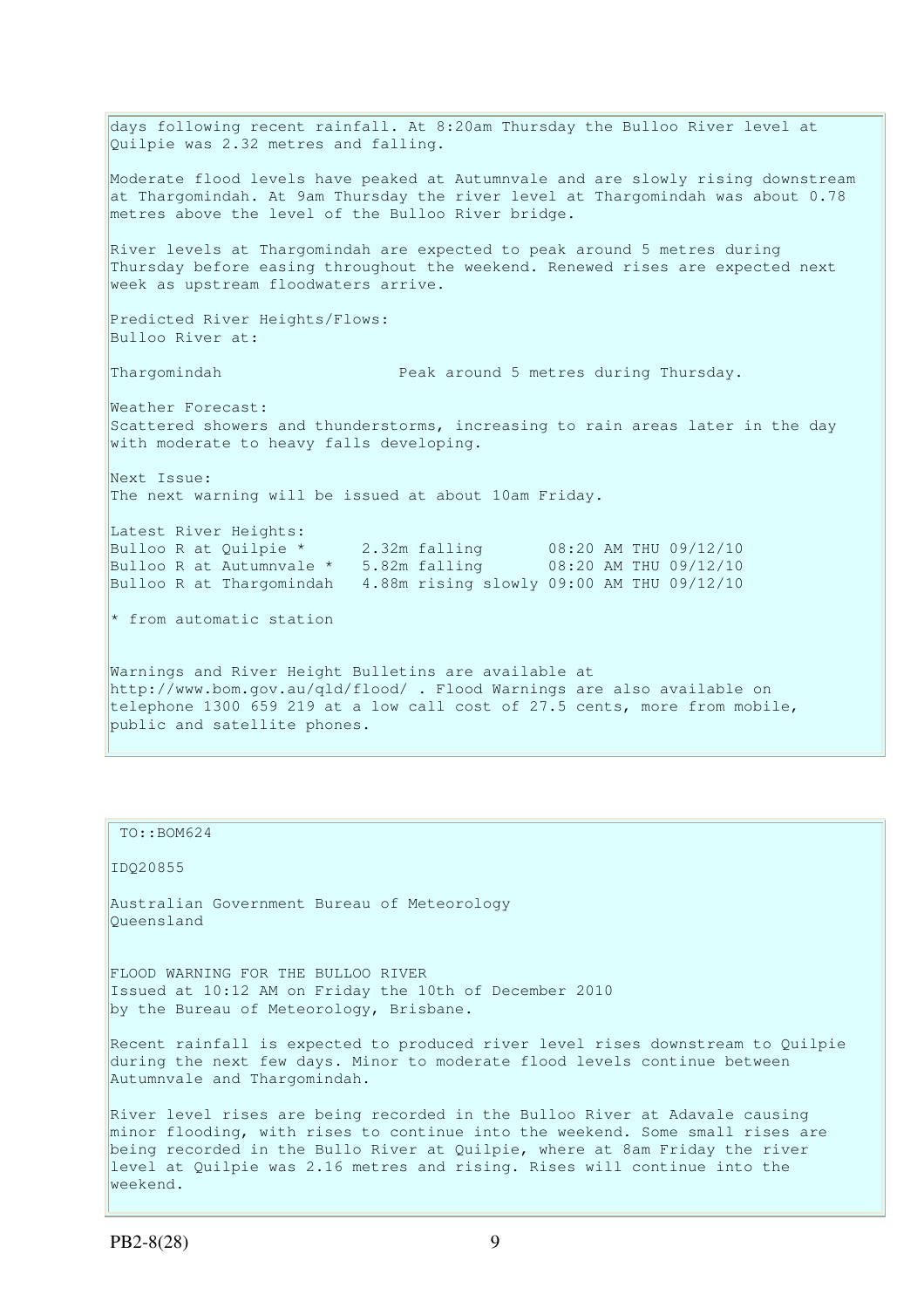Moderate flood levels are easing between Autumnvale and Thargomindah with renewed rises expected next week as upstream floodwaters arrive. At 6am Friday the river level at Thargomindah was about 0.72 metres above the level of the Bulloo River bridge. Weather Forecast: Scattered showers and thunderstorms tending to rain at times. Moderate to heavy falls possible in the east. Next Issue: The next warning will be issued at about 10am Saturday. Latest River Heights: Blackwater Ck at Adavale 3.40m rising 09:00 AM FRI 10/12/10 Bulloo R at Quilpie \* 2.16m steady 08:00 AM FRI 10/12/10 Bulloo R at South Comongin 1.80m rising slowly 09:00 AM FRI 10/12/10<br>Bulloo R at Autumnvale \* 5.38m falling 08:00 AM FRI 10/12/10 Bulloo R at Autumnvale  $*$  5.38m falling Bulloo R at Thargomindah 4.82m falling slowly 06:00 AM FRI 10/12/10  $*$  from automatic station Warnings and River Height Bulletins are available at http://www.bom.gov.au/qld/flood/ . Flood Warnings are also available on telephone 1300 659 219 at a low call cost of 27.5 cents, more from mobile, public and satellite phones.

```
FLOOD WARNING FOR THE BULLOO RIVER 
Issued at 9:38 AM on Saturday the 11th of December 2010 
by the Bureau of Meteorology, Brisbane.
Recent rainfall is expected to produced river level rises downstream to Quilpie 
during the next few days. Minor to moderate flood levels continue between 
Autumnvale and Thargomindah. 
Minor flooding is easing in the Bulloo River at Adavale. Some small rises are 
being recorded in the Bulloo River at Quilpie, where at 8:10am Saturday the 
river level was 2.72 metres and rising. Rises will continue during the weekend. 
Minor to moderate flood levels are easing between Autumnvale and Thargomindah 
with renewed rises expected next week as upstream floodwaters arrive. At 6am 
Saturday the river level at Thargomindah was about 0.51 metres above the level 
of the Bulloo River Bridge. 
Weather Forecast: 
Isolated showers.
```
Australian Government Bureau of Meteorology

Next Issue: The next warning will be issued at about 10am Sunday.

TO::BOM624

IDQ20855

Queensland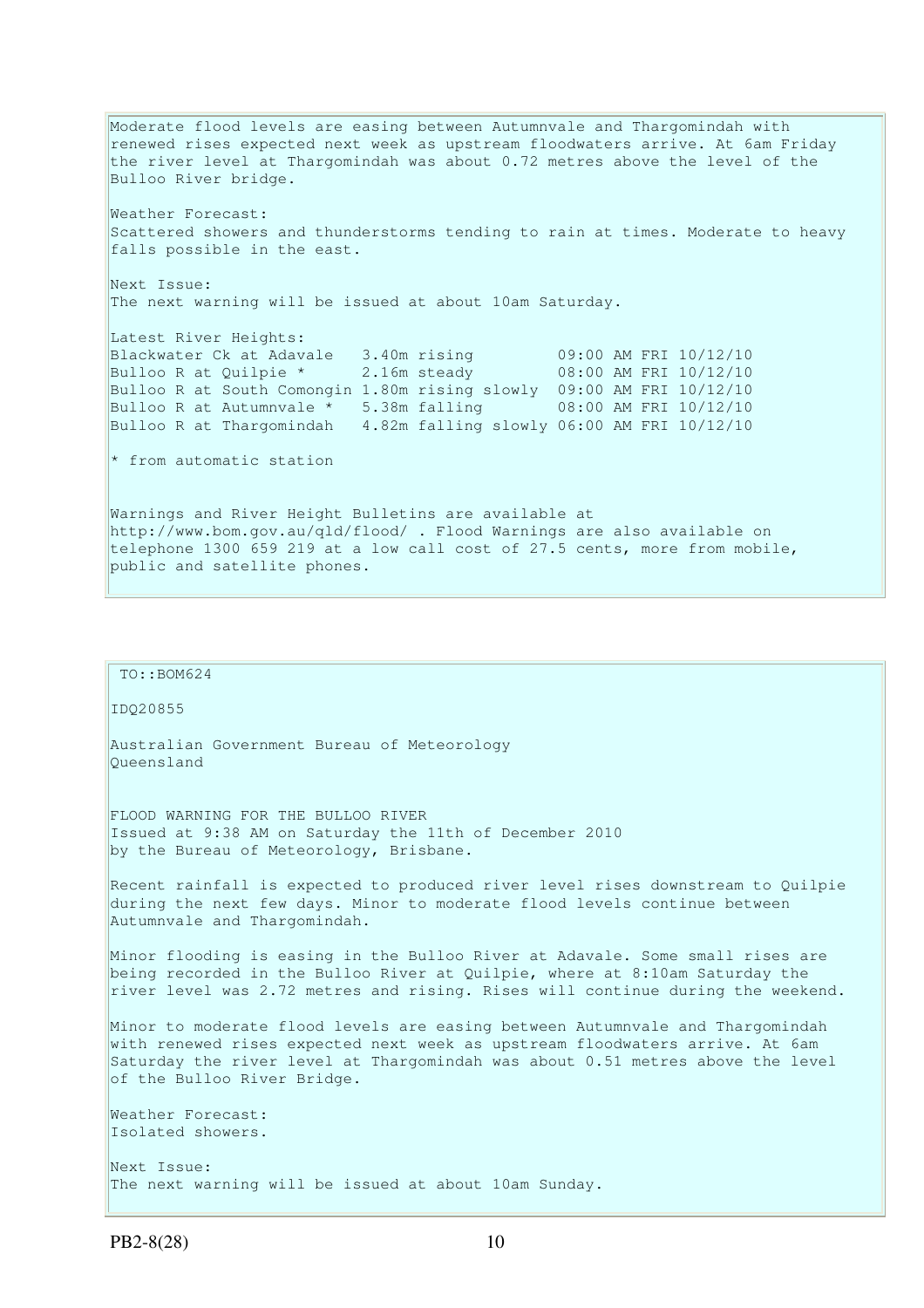Latest River Heights: Blackwater Ck at Adavale 3.50m falling slowly 09:00 AM SAT 11/12/10 Bulloo R at Quilpie \* 2.72m steady 08:10 AM SAT 11/12/10 Bulloo R at Autumnvale \* 4.80m falling 08:00 AM SAT 11/12/10 Bulloo R at Thargomindah 4.61m falling slowly 06:00 AM SAT 11/12/10  $*$  from automatic station Warnings and River Height Bulletins are available at http://www.bom.gov.au/qld/flood/ . Flood Warnings are also available on telephone 1300 659 219 at a low call cost of 27.5 cents, more from mobile, public and satellite phones.

 TO::BOM624 IDQ20855 Australian Government Bureau of Meteorology Queensland FLOOD WARNING FOR THE BULLOO RIVER Issued at 9:52 AM on Sunday the 12th of December 2010 by the Bureau of Meteorology, Brisbane. Recent rainfall is expected to produce river level rises downstream to Quilpie. Minor flood levels continue between Autumnvale and Thargomindah with renewed rises to moderate flood levels possible during this week. Minor flooding is easing in the Bulloo River at Adavale. Minor flooding is occurring on the Bulloo River at Quilpie with further rises to moderate flood levels forecast during the next few days. At 8:10am Sunday the river level was 3.47 metres and rising. Minor flood levels continue between Autumnvale and Thargomindah with renewed rises expected this week as upstream floodwaters arrive. At 6am Sunday the river level at Thargomindah was 4.33 metres, which was about 0.23 metres above the level of the Bulloo River Bridge. Weather Forecast: Dry. Next Issue: The next warning will be issued at about 10am Monday. Latest River Heights: Blackwater Ck at Adavale 3.3m falling slowly 03:00 PM SAT 11/12/10 Bulloo R at Quilpie 3.45m rising 06:00 AM SUN 12/12/10 Bulloo R at Quilpie \* 3.47m rising 08:10 AM SUN 12/12/10 Bulloo R at South Comongin 1.8m rising 12:00 PM SAT 11/12/10 Bulloo R at Autumnvale \* 5.01m steady 08:00 AM SUN 12/12/10 Bulloo R at Thargomindah 4.33m falling slowly 06:00 AM SUN 12/12/10 \* automatic station.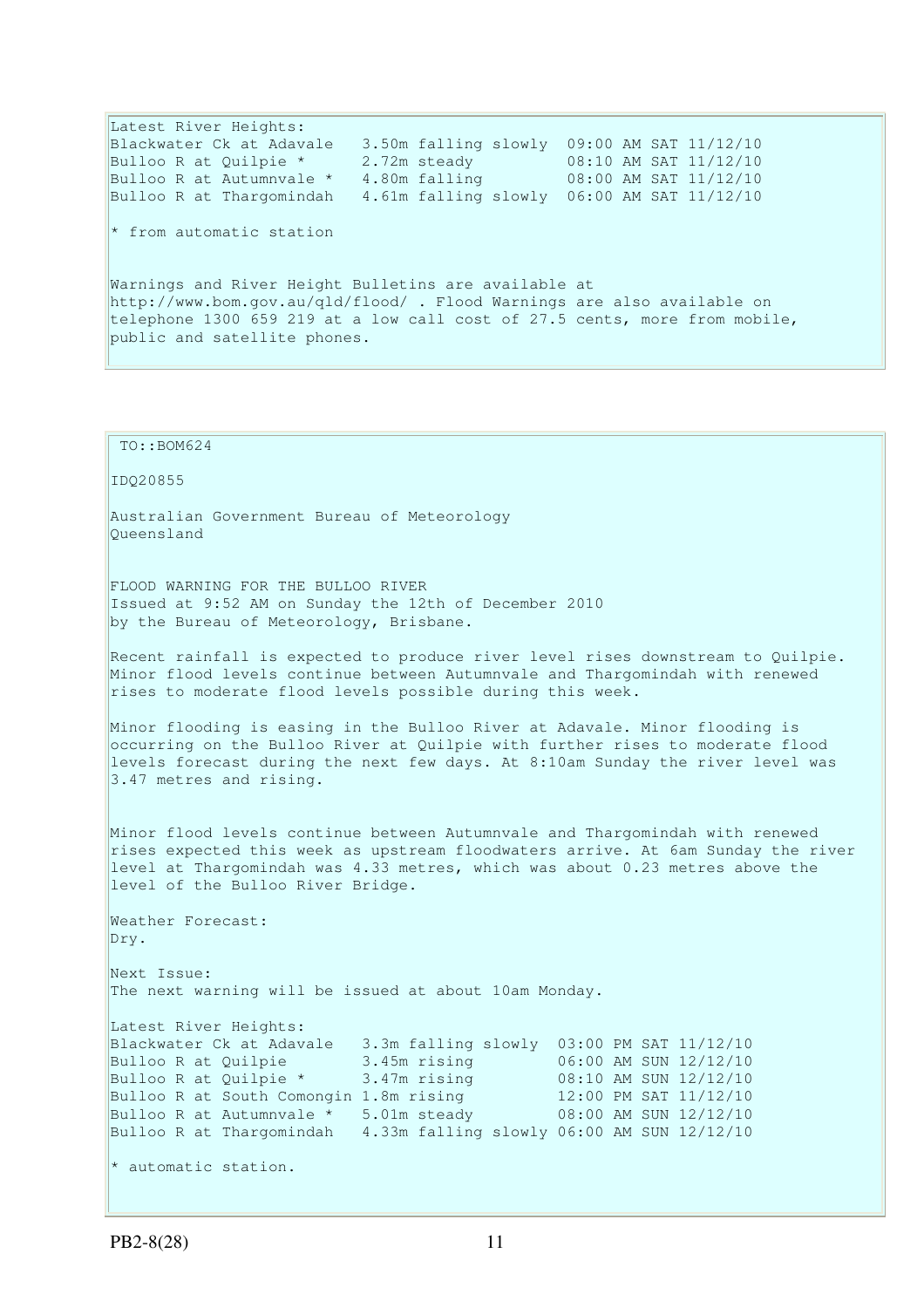Warnings and River Height Bulletins are available at http://www.bom.gov.au/qld/flood/ . Flood Warnings are also available on telephone 1300 659 219 at a low call cost of 27.5 cents, more from mobile, public and satellite phones.

```
 TO::BOM624 
IDQ20855 
Australian Government Bureau of Meteorology 
Queensland 
FLOOD WARNING FOR THE BULLOO RIVER 
Issued at 7:38 AM on Monday the 13th of December 2010 
by the Bureau of Meteorology, Brisbane.
Rainfall recorded late last week is producing river level rises and minor to 
moderate flooding between Quilpie and Thargomindah. Moderate flood levels are 
possible between Autumnvale and Thargomindah during this week. 
Moderate flood levels continue to rise on the Bulloo River at Quilpie with 
further rises above the major flood level of 5 metres are possible during the 
next few days. At 6:20am Monday the river level was 4.49 metres and rising. 
Minor flood levels are rising between Autumnvale and Thargomindah with moderate 
flood levels possible during this week. At 6am Monday the river level at 
Thargomindah was 4.28 metres, which was about 0.18 metres above the level of the
Bulloo River Bridge. 
Next Issue: 
The next warning will be issued at about 10am Tuesday.
Latest River Heights: 
Bulloo R at Quilpie * 4.49m rising 06:20 AM MON 13/12/10
Bulloo R at Autumnvale * 5.32m steady 05:30 AM MON 13/12/10
Bulloo R at Thargomindah 4.28m rising slowly 06:00 AM MON 13/12/10 
* from automatic station
Warnings and River Height Bulletins are available at 
http://www.bom.gov.au/qld/flood/ . Flood Warnings are also available on 
telephone 1300 659 219 at a low call cost of 27.5 cents, more from mobile, 
public and satellite phones.
```
TO::BOM624

IDQ20855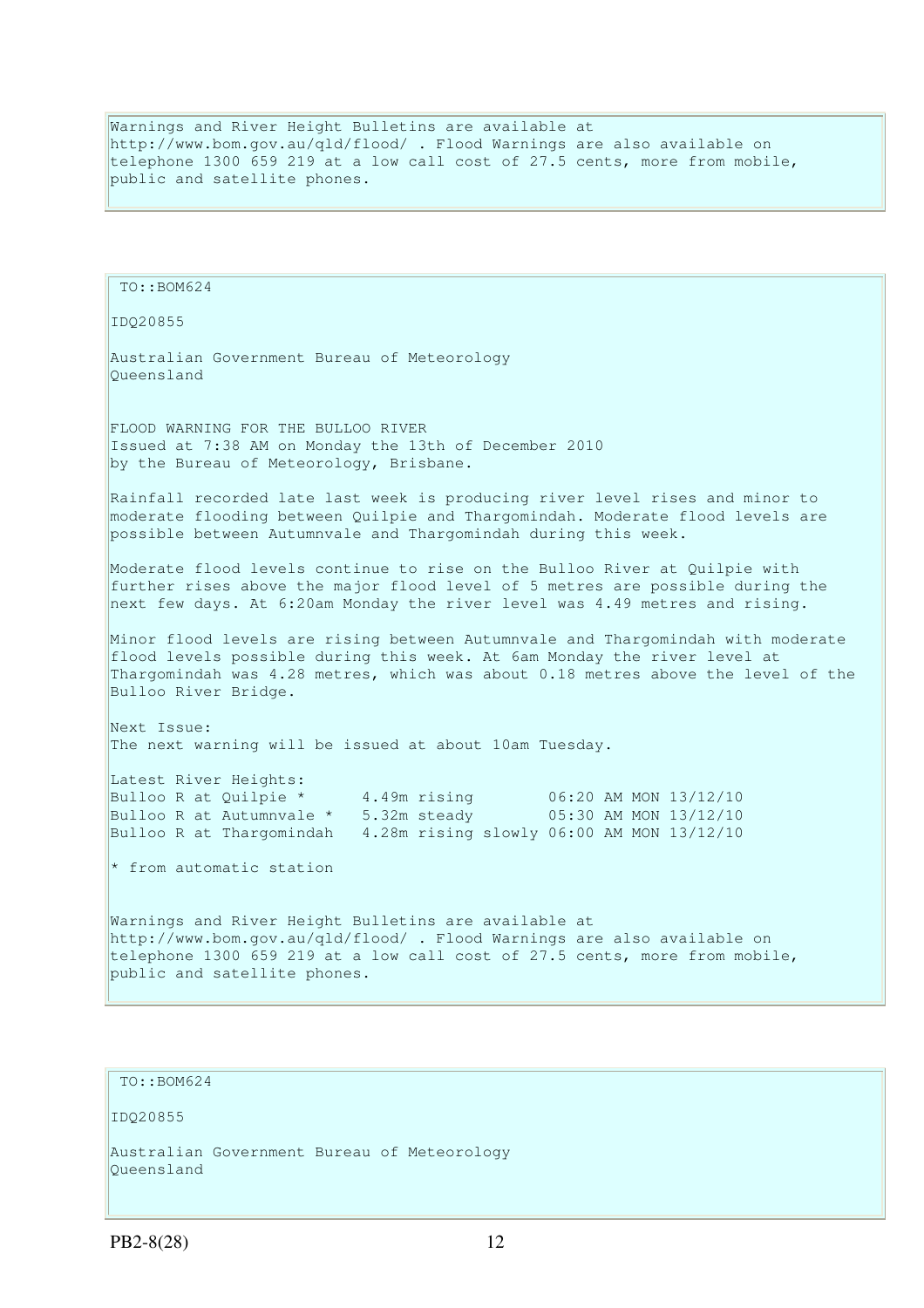FLOOD WARNING FOR THE BULLOO RIVER Issued at 8:03 AM on Tuesday the 14th of December 2010 by the Bureau of Meteorology, Brisbane. Major flood levels continue at Quilpie. Moderate flood levels should be expected downstream at South Comongin, Autumnvale and Thargomindah during the next 7 days. Major flood levels are steady at Quilpie. At 6am Tuesday, the level was 5.2 metres. Levels are expected to fall during Tuesday. Moderate flood levels of around 4.2 metres should be expected at South Comongin late today. Minor flood levels are rising between Autumnvale and Thargomindah with moderate flood levels forecast of around 6 metres during the weekend at Autumnvale. At Thargomindah, river levels of just above 5 metres should be expected early next week. At 6am Tuesday, the river level at Thargomindah was 4.4 metres, which was about 0.33 metres above the level of the Bulloo River Bridge. Next Issue: The next warning will be issued at about 10am Wednesday. Latest River Heights: Bulloo R at Quilpie 5.15m steady 06:00 AM TUE 14/12/10 Bulloo R at Quilpie \* 5.21m steady 05:20 AM TUE 14/12/10 Bulloo R at Autumnvale \* 5.48m rising 11:00 PM MON 13/12/10 Bulloo R at Thargomindah 4.43m rising slowly 06:00 AM TUE 14/12/10 \*automatic station Warnings and River Height Bulletins are available at

http://www.bom.gov.au/qld/flood/ . Flood Warnings are also available on telephone 1300 659 219 at a low call cost of 27.5 cents, more from mobile, public and satellite phones.

### TO::BOM624

IDQ20855

Australian Government Bureau of Meteorology Queensland

FLOOD WARNING FOR THE BULLOO RIVER Issued at 8:57 AM on Wednesday the 15th of December 2010 by the Bureau of Meteorology, Brisbane.

Moderate flood levels should be expected at Autumnvale and Thargomindah during the week. Levels are expected to continue to fall at Quilpie.

Moderate flood levels are falling at Quilpie. At 8am Wednesday, the level was 4.9 metres. Levels are expected to continue to fall during Wednesday.

Minor flood levels are rising between Autumnvale and Thargomindah with moderate flood levels forecast of around 6 metres during the weekend at Autumnvale. At Thargomindah, river levels of just above 5 metres should be expected early next week. At 6am Wednesday, the river level at Thargomindah was 4.54 metres, which was about 0.4 metres above the level of the Bulloo River Bridge.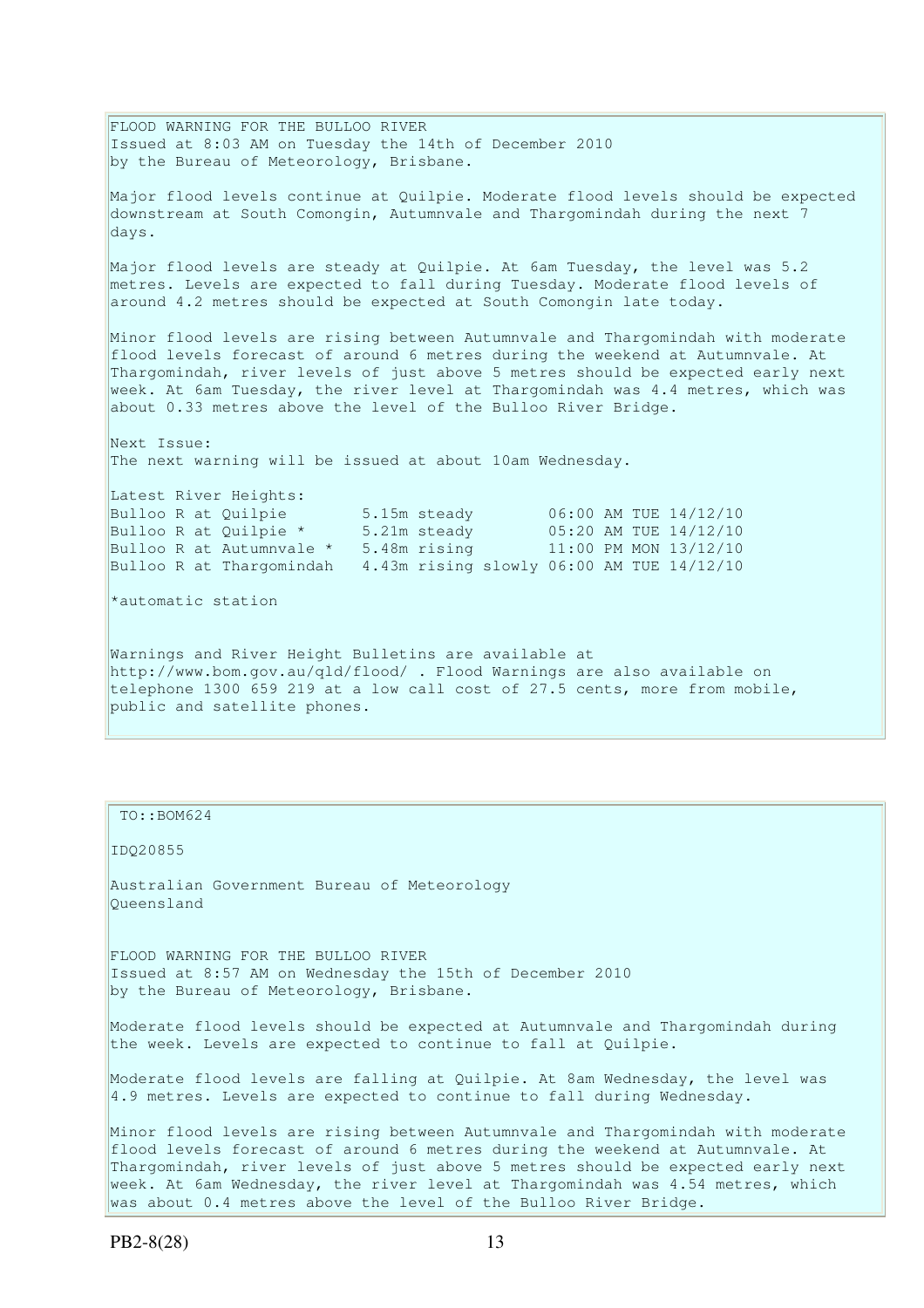Next Issue: The next warning will be issued at about 10am Thursday. Latest River Heights: Blackwater Ck at Adavale 2.4m rising slowly 09:00 AM TUE 14/12/10 Bulloo R at Quilpie 4.9m falling 06:30 AM WED 15/12/10 Bulloo R at Quilpie \* 4.88m steady 08:00 AM WED 15/12/10 Bulloo R at Autumnvale \* 5.3m steady 08:00 AM WED 15/12/10 Bulloo R at Thargomindah 4.54m rising slowly 06:00 AM WED 15/12/10 \*automatic station Warnings and River Height Bulletins are available at http://www.bom.gov.au/qld/flood/ . Flood Warnings are also available on telephone 1300 659 219 at a low call cost of 27.5 cents, more from mobile, public and satellite phones.

```
 TO::BOM624 
IDQ20855 
Australian Government Bureau of Meteorology 
Queensland 
FLOOD WARNING FOR THE BULLOO RIVER 
Issued at 7:29 AM on Thursday the 16th of December 2010 
by the Bureau of Meteorology, Brisbane.
Moderate flood levels should be expected at Autumnvale and Thargomindah during 
the weekend and into next week. Levels are expected to continue to fall at 
Quilpie. 
Moderate flood levels are falling at Quilpie. At 6am Thursday, the level was 4.5 
metres. Levels are expected to continue to fall during Thursday. 
Minor flood levels are rising between Autumnvale and Thargomindah with moderate 
flood levels forecast of around 6 metres during the weekend at Autumnvale. At 
Thargomindah, river levels of just above 5 metres should be expected early next
week. At 6am Thursday, the river level at Thargomindah was 4.57 metres, which 
was about 0.5 metres above the level of the Bulloo River Bridge.
Next Issue: 
The next warning will be issued at about 10am Friday. 
Latest River Heights: 
Bulloo R at Quilpie 4.5m falling 06:30 AM THU 16/12/10 
Bulloo R at Quilpie * 4.51m falling 06:10 AM THU 16/12/10
Bulloo R at Autumnvale * 5.23m steady 05:00 AM THU 16/12/10 
Bulloo R at Thargomindah 4.57m steady 06:00 AM THU 16/12/10 
*automatic station 
Warnings and River Height Bulletins are available at
```
http://www.bom.gov.au/qld/flood/ . Flood Warnings are also available on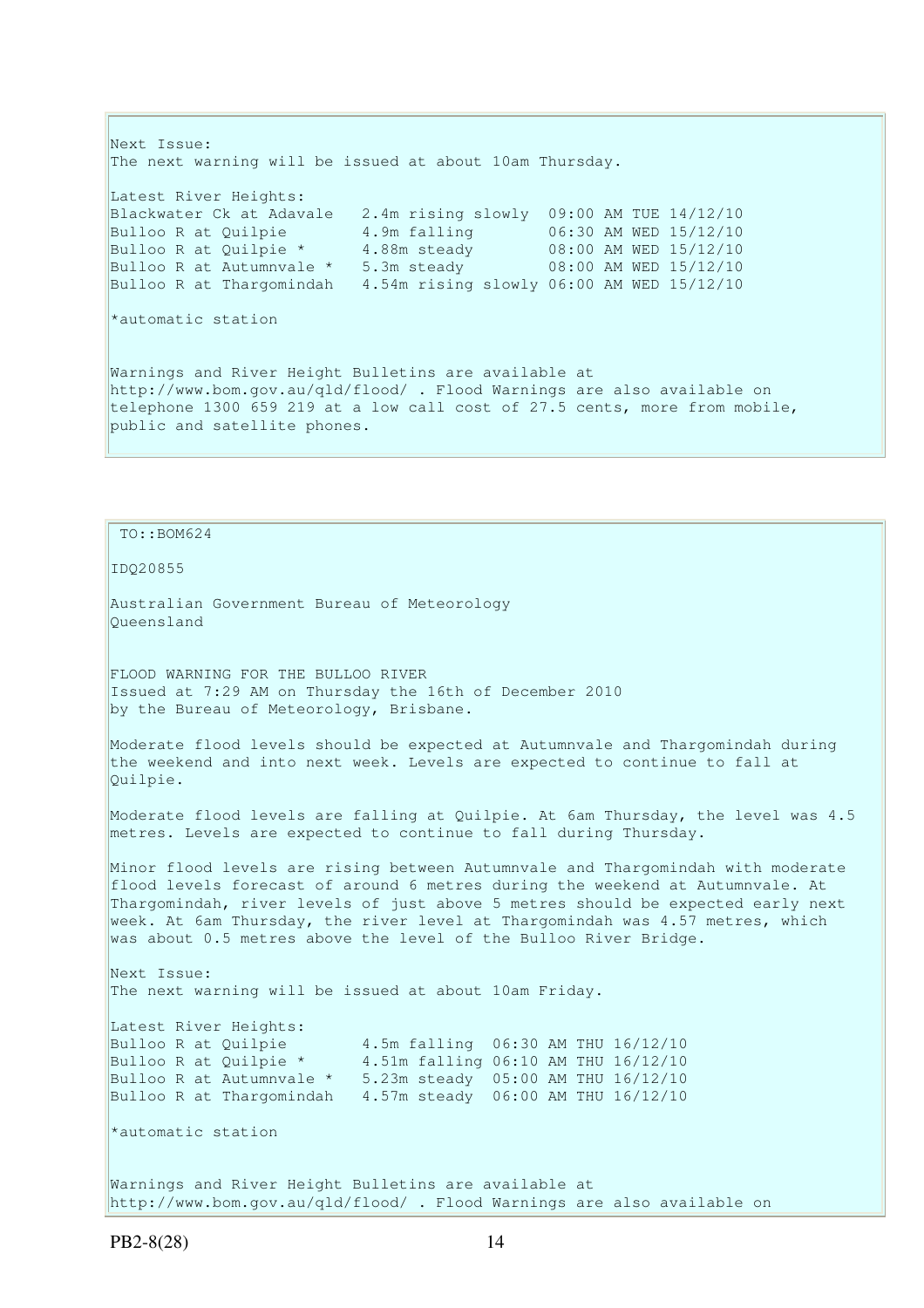telephone 1300 659 219 at a low call cost of 27.5 cents, more from mobile, public and satellite phones.

```
 TO::BOM624 
IDQ20855 
Australian Government Bureau of Meteorology 
Queensland 
FLOOD WARNING FOR THE BULLOO RIVER 
Issued at 7:44 AM on Friday the 17th of December 2010 
by the Bureau of Meteorology, Brisbane.
Moderate flood levels should be expected at Autumnvale and Thargomindah during 
the weekend and into next week. Levels are expected to continue to fall at 
Quilpie. 
Minor flood levels are falling at Quilpie. At 6am Friday, the level was 3.9 
metres. Levels are expected to continue to fall.
Minor flood levels continue at Autumnvale with moderate flood levels forecast of 
around 6 metres during the weekend. At Thargomindah, river levels of just above 
5 metres should be expected early next week. At 6am Friday, the river level at 
Thargomindah was 4.54 metres, which was about 0.45 metres above the level of the 
Bulloo River Bridge. 
Next Issue: 
The next warning will be issued at about 10am Saturday.
Latest River Heights: 
Bulloo R at Quilpie * 3.88m falling 06:10 AM FRI 17/12/10 
Bulloo R at Autumnvale * 5.27m steady 05:00 AM FRI 17/12/10 
Bulloo R at Thargomindah 4.54m steady 06:00 AM FRI 17/12/10 
*automatic station 
Warnings and River Height Bulletins are available at 
http://www.bom.gov.au/qld/flood/ . Flood Warnings are also available on 
telephone 1300 659 219 at a low call cost of 27.5 cents, more from mobile, 
public and satellite phones.
```

```
 TO::BOM624
```
IDQ20855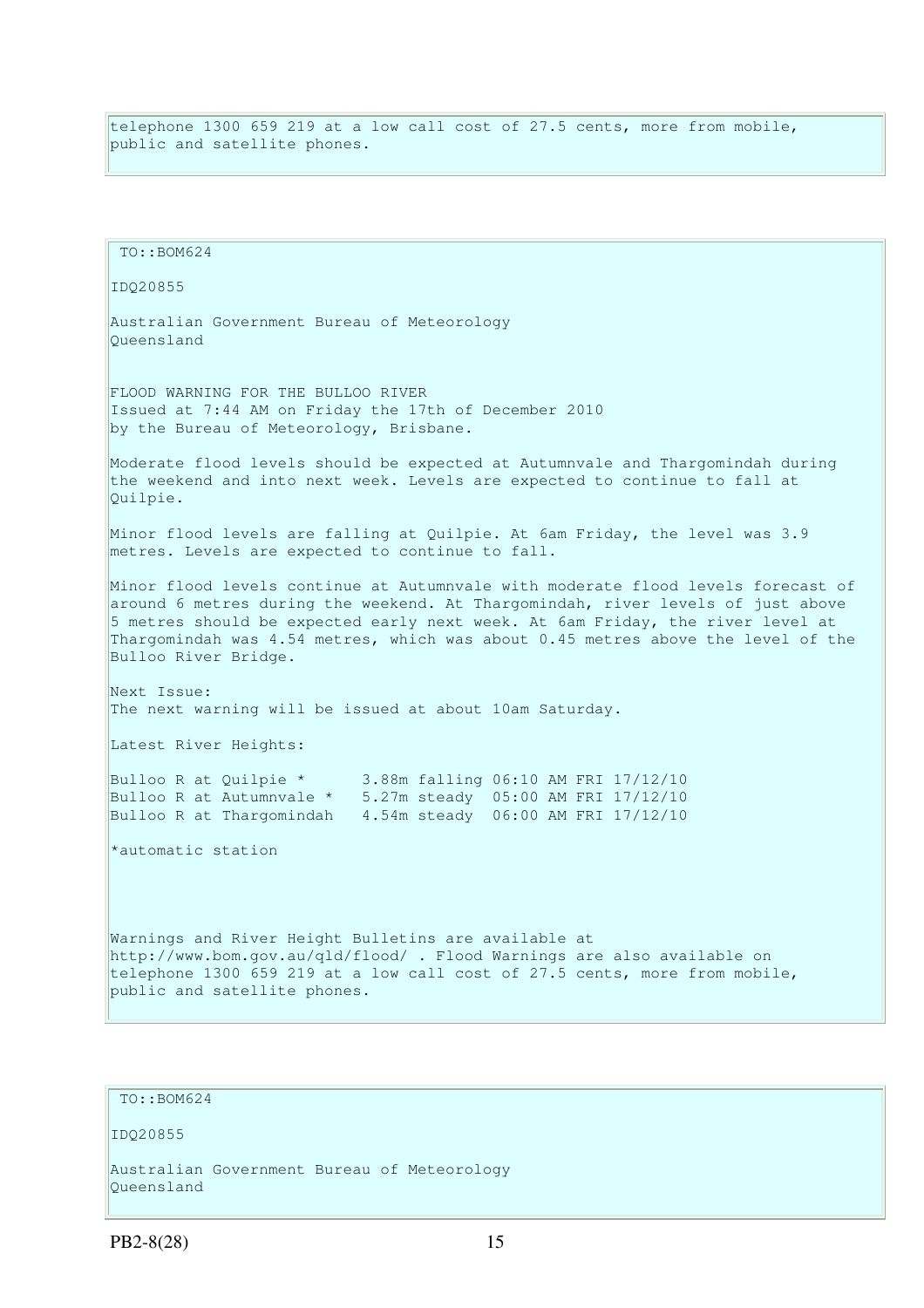FLOOD WARNING FOR THE BULLOO RIVER Issued at 8:30 AM on Saturday the 18th of December 2010 by the Bureau of Meteorology, Brisbane. River levels at Quilpie have now fallen below minor. Minor flooding continues along the Bulloo River from Autumnvale to Thargomindah with further rises and moderate flooding expected during the weekend and into next week. Minor flood levels continue at Autumnvale with moderate flood levels forecast to around 6 metres during the weekend. At Thargomindah, river levels have fallen slowly in the past 24 hours but are expected to rise again to levels of just above 5 metres early next week. At 6am Saturday, the river level at Thargomindah was 4.45 metres, which was about 0.35 metres above the level of the Bulloo River Bridge. Weather Forecast: Patchy light rain. Next Issue: The next warning will be issued at about 10am Sunday. Latest River Heights: Bulloo R at Quilpie \* 2.72m steady 06:10 AM SAT 18/12/10 Bulloo R at Autumnvale  $*$  5.3m steady 05:00 AM SAT 18/12/10 Bulloo R at Thargomindah 4.45m falling slowly 06:00 AM SAT 18/12/10 Warnings and River Height Bulletins are available at http://www.bom.gov.au/qld/flood/ . Flood Warnings are also available on telephone 1300 659 219 at a low call cost of 27.5 cents, more from mobile, public and satellite phones.

TO::BOM624

IDQ20855

Australian Government Bureau of Meteorology Queensland

FLOOD WARNING FOR THE BULLOO RIVER Issued at 8:56 AM on Sunday the 19th of December 2010 by the Bureau of Meteorology, Brisbane.

Minor flooding continues along the Bulloo River between Autumnvale and Thargomindah with further rises and moderate flooding expected early this week.

Minor flooding continues at Autumnvale with a moderate flood peak to around 6 metres forecast for early this week.

At Thargomindah, river levels have fallen slowly in the past 24 hours but are expected to rise again to levels of just above 5 metres early this week. At 6am Sunday, the river level at Thargomindah was 4.45 metres, which was about 0.35 metres above the level of the Bulloo River Bridge.

Predicted River Heights/Flows: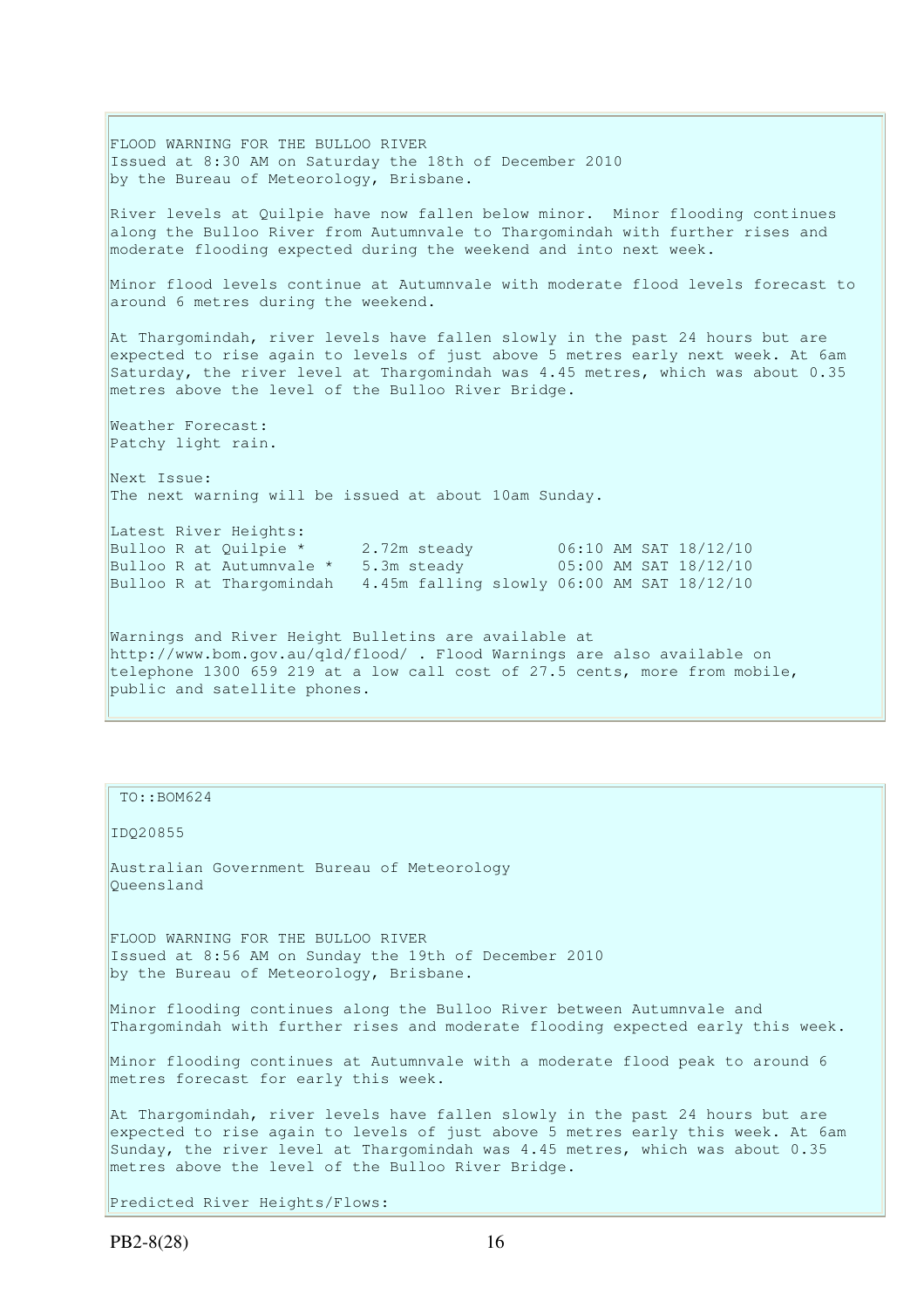Thargomindah: Rise to just above 5.0 metres this week. Weather Forecast: Patchy light rain. Next Issue: The next warning will be issued at about 10am Monday. Latest River Heights: Bulloo R at Quilpie \* 1.68m steady 08:00 AM SUN 19/12/10 Bulloo R at Autumnvale \* 5.45m rising 08:10 AM SUN 19/12/10 Bulloo R at Thargomindah 4.45m steady 06:00 AM SUN 19/12/10  $*$  from automatic station Warnings and River Height Bulletins are available at http://www.bom.gov.au/qld/flood/ . Flood Warnings are also available on telephone 1300 659 219 at a low call cost of 27.5 cents, more from mobile, public and satellite phones.

IDQ20855 Australian Government Bureau of Meteorology Queensland FLOOD WARNING FOR THE BULLOO RIVER Issued at 7:50 AM on Monday the 20th of December 2010 by the Bureau of Meteorology, Brisbane. Minor to moderate flooding continues along the Bulloo River between Autumnvale and Thargomindah, with a moderate flood peak expected at Thargomindah early this week. Moderate flooding continues a slow rise on the Bulloo River at Autumnvale. River Bridge. Predicted River Heights/Flows: Thargomindah **Peak to around 5.0 metres this week.** 

River levels at Thargomindah are expected to exceed the moderate flood level of 4.5 metres during Monday, with further rises expected to reach around 5 metres during this week. At 6am Monday, the river level at Thargomindah was 4.48 metres with minor flooding, which was about 0.38 metres above the level of the Bulloo

Weather Forecast: Fine. Next Issue: The next warning will be issued at about 10am Tuesday. Latest River Heights: Bulloo R at Ouilpie  $*$  1.53m steady 06:00 AM MON 20/12/10 Bulloo R at South Comongin NA Bulloo R at Autumnvale \* 5.61m rising slowly 05:40 AM MON 20/12/10 Bulloo R at Thargomindah 4.48m rising slowly 06:00 AM MON 20/12/10

TO::BOM624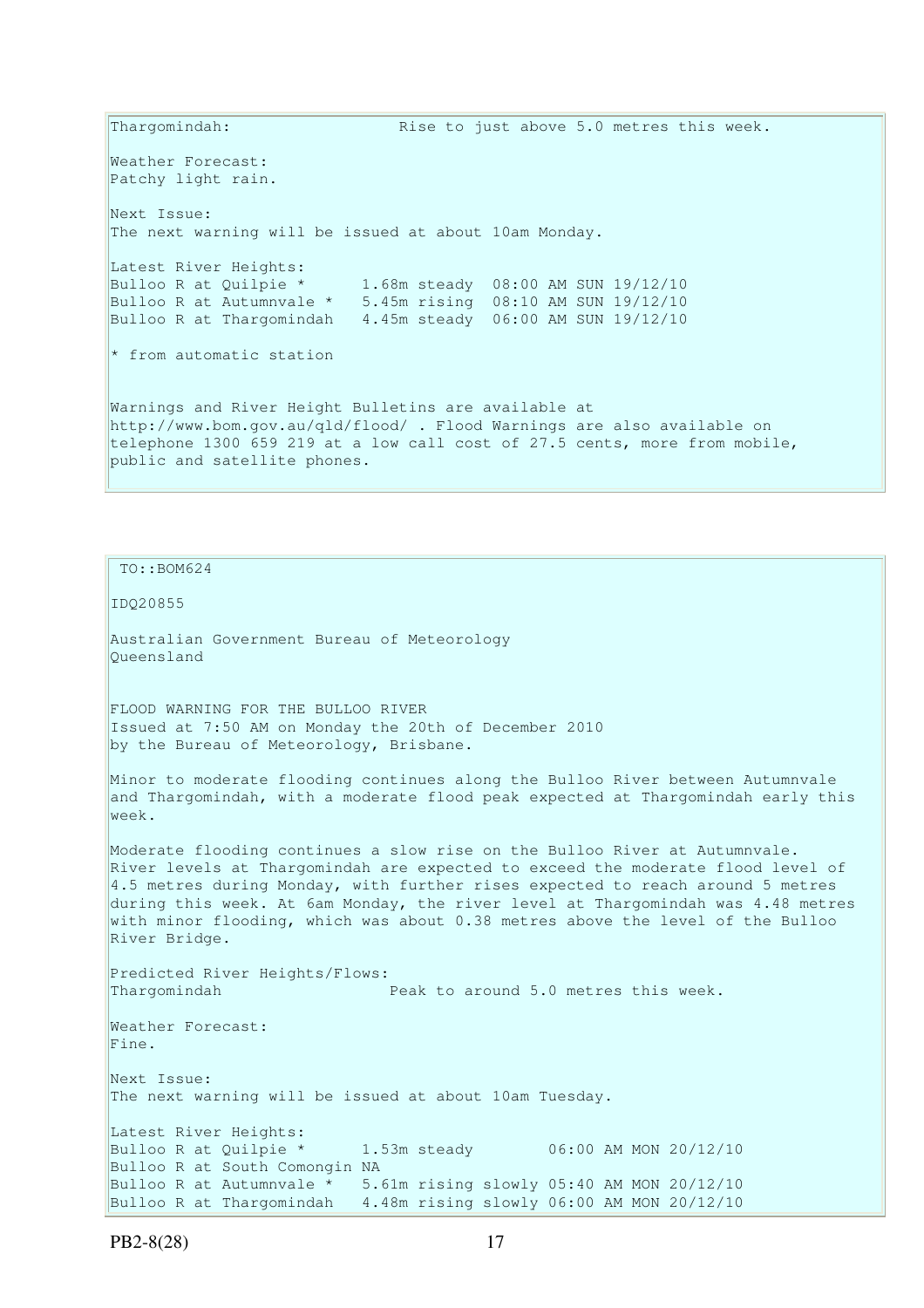\* denotes automatic station.

Warnings and River Height Bulletins are available at http://www.bom.gov.au/qld/flood/ . Flood Warnings are also available on telephone 1300 659 219 at a low call cost of 27.5 cents, more from mobile, public and satellite phones.

TO::BOM624

IDQ20855

Australian Government Bureau of Meteorology Queensland

FLOOD WARNING FOR THE BULLOO RIVER Issued at 8:56 AM on Tuesday the 21st of December 2010 by the Bureau of Meteorology, Brisbane.

Moderate flooding continues along the Bulloo River between Autumnvale and Thargomindah, with a moderate flood peak up to 5 metres expected at Thargomindah during this week.

Moderate flooding continues a slow rise on the Bulloo River at Autumnvale. At 6am Tuesday, the river level at Thargomindah was 4.55 metres with moderate flooding, which was about 0.45 metres above the level of the Bulloo River Bridge.

Predicted River Heights/Flows: Thargomindah Peak up to 5.0 metres during this week.

Next Issue: The next warning will be issued at about 10am Wednesday.

Latest River Heights: Bulloo R at Ouilpie  $*$  1.46m steady 06:00 AM TUE 21/12/10 Bulloo R at Autumnvale  $*$  5.80m steady 05:00 AM TUE 21/12/10 Bulloo R at Thargomindah 4.55m rising slowly 06:00 AM TUE 21/12/10

 $*$  from automatic station

Warnings and River Height Bulletins are available at http://www.bom.gov.au/qld/flood/ . Flood Warnings are also available on telephone 1300 659 219 at a low call cost of 27.5 cents, more from mobile, public and satellite phones.

### TO::BOM624

IDQ20855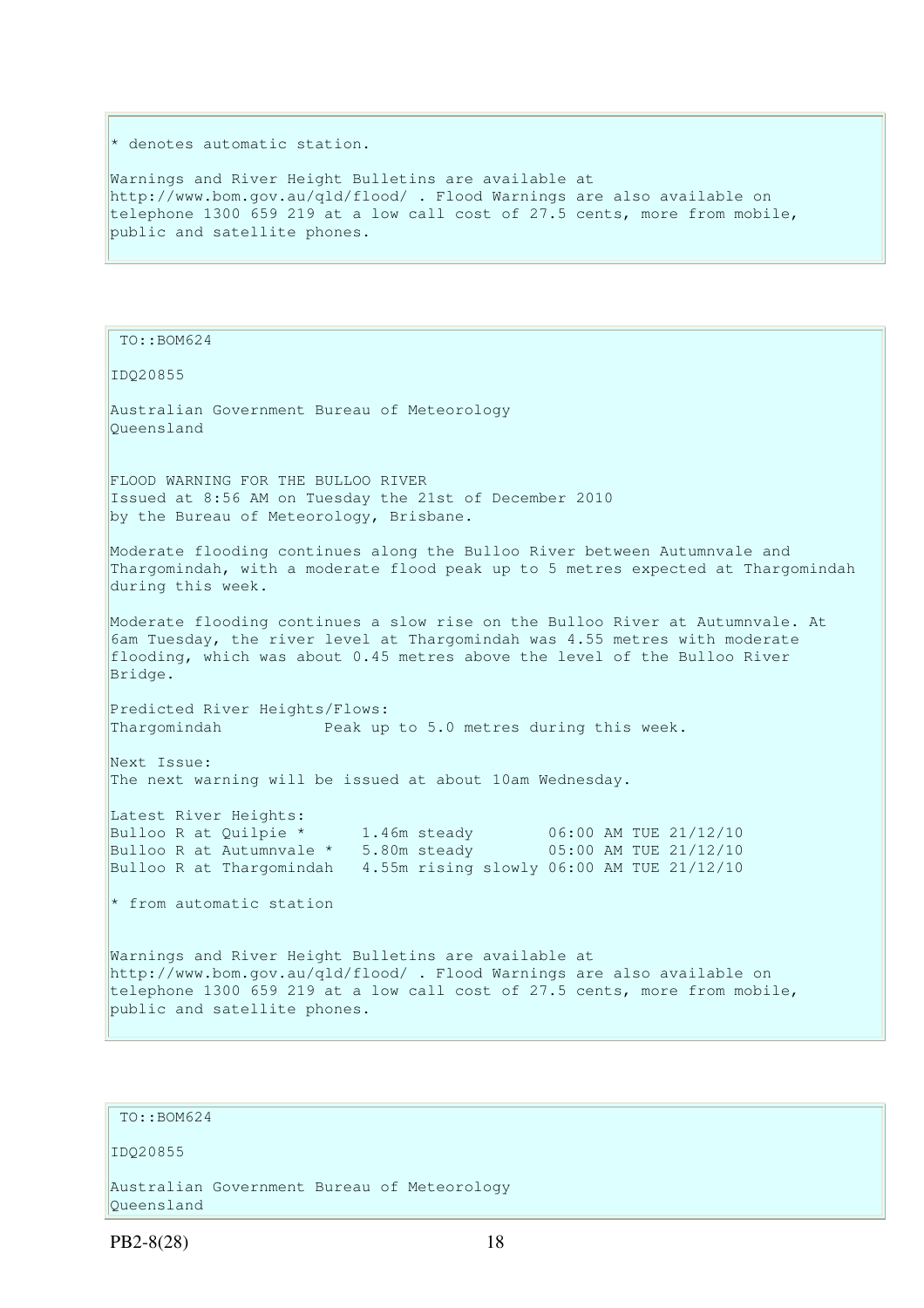FLOOD WARNING FOR THE BULLOO RIVER Issued at 8:34 AM on Wednesday the 22nd of December 2010 by the Bureau of Meteorology, Brisbane. Moderate flooding remains near a peak on the Bulloo River at Autumnvale, with a moderate flood peak up to 5 metres expected at Thargomindah during this week. Moderate flooding is slowly approaching a peak on the Bulloo River at Autumnvale, with moderate flooding slowly rising downstream at Thargomindah. At 6am Tuesday, the river level at Thargomindah was 4.63 metres, which is about 0.62 metres above the level of the Bulloo River Bridge. Predicted River Heights/Flows: Thargomindah Peak up to 5.0 metres during this week. Weather Forecast: Fine. Next Issue: The next warning will be issued at about 10am Thursday. Latest River Heights: Bulloo R at Quilpie \* 1.42m steady 06:00 AM WED 22/12/10 Bulloo R at Autumnvale \* 5.92m steady 07:00 AM WED 22/12/10 Bulloo R at Thargomindah 4.63m rising slowly 06:00 AM WED 22/12/10  $*$  denotes automatic station. Warnings and River Height Bulletins are available at http://www.bom.gov.au/qld/flood/ . Flood Warnings are also available on telephone 1300 659 219 at a low call cost of 27.5 cents, more from mobile, public and satellite phones.

### TO::BOM624

IDQ20855

Australian Government Bureau of Meteorology Queensland

FLOOD WARNING FOR THE BULLOO RIVER Issued at 6:50 AM on Thursday the 23rd of December 2010 by the Bureau of Meteorology, Brisbane.

Moderate flooding is easing on the Bulloo River at Autumnvale, with a moderate flood peak up to 5 metres expected at Thargomindah during Thursday.

Moderate flooding is easing on the Bulloo River at Autumnvale, following a peak of 5.92 metres recorded at 9am Wednesday.

Moderate flooding continues to slowly rise downstream at Thargomindah, where at 6am Thursday the river level was 4.75 metres and about 0.65 metres above the level of the Bulloo River Bridge.

Predicted River Heights/Flows: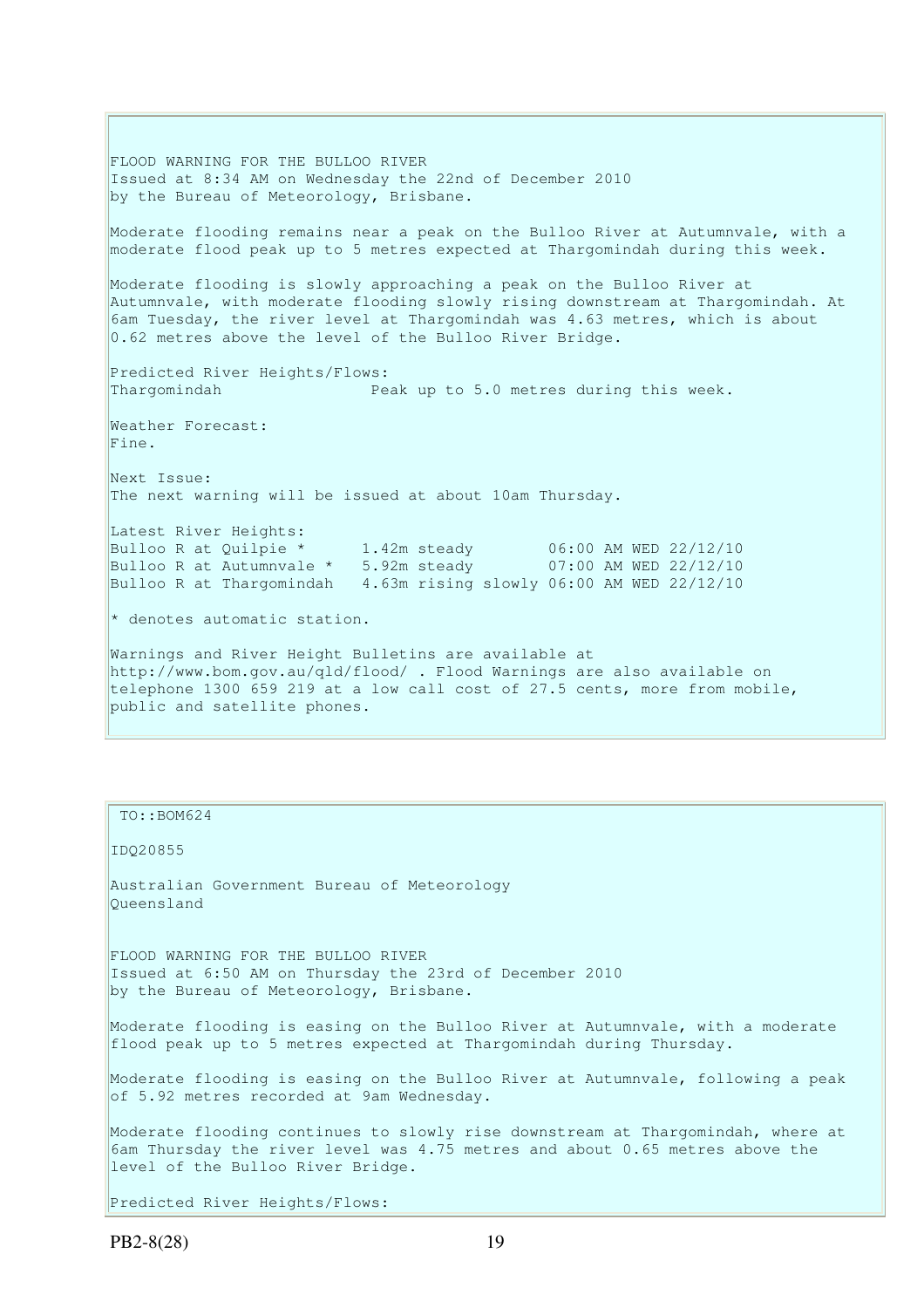Thargomindah Moderate flood peak up to 5.0 metres during Thursday. Weather Forecast: Mostly fine, only isolated showers and thunderstorms in the far northeast. Next Issue: The next warning will be issued at about 10am Friday. Latest River Heights: Bulloo R at Quilpie \* 1.43m steady 05:00 AM THU 23/12/10 Bulloo R at Autumnvale \* 5.75m falling 05:20 AM THU 23/12/10 Bulloo R at Thargomindah 4.75m rising slowly 06:00 AM THU 23/12/10 \* denotes automatic station. Warnings and River Height Bulletins are available at http://www.bom.gov.au/qld/flood/ . Flood Warnings are also available on telephone 1300 659 219 at a low call cost of 27.5 cents, more from mobile, public and satellite phones.

 TO::BOM624 IDQ20855 Australian Government Bureau of Meteorology Queensland FINAL FLOOD WARNING FOR THE BULLOO RIVER Issued at 9:03 AM on Friday the 24th of December 2010 by the Bureau of Meteorology, Brisbane. River levels have eased below minor on the Bulloo River at Autumnvale, with moderate flooding easing slowly at Thargomindah. As further rainfall is forecast for the district, the situation will continue to be monitored. Moderate flooding has commenced to ease on the Bulloo River at Thargomindah following a moderate flood peak of 4.78 metres recorded at about 6pm Thursday. At 6am Friday the river level was 4.75 metres and falling, which was about 0.65 metres above the level of the Bulloo River Bridge. Weather Forecast: Isolated showers and thunderstorms in northern and eastern parts. Remaining fine in the southwest. Next Issue: This is the final warning. River Height Bulletins will continue to be issued. Latest River Heights: Bulloo R at Quilpie \* 1.38m steady 08:00 AM FRI 24/12/10 Bulloo R at Autumnvale \* 4.05m falling 08:20 AM FRI 24/12/10 Bulloo R at Thargomindah 4.75m falling slowly 06:00 AM FRI 24/12/10 \* denotes automatic station. Warnings and River Height Bulletins are available at

http://www.bom.gov.au/qld/flood/ . Flood Warnings are also available on